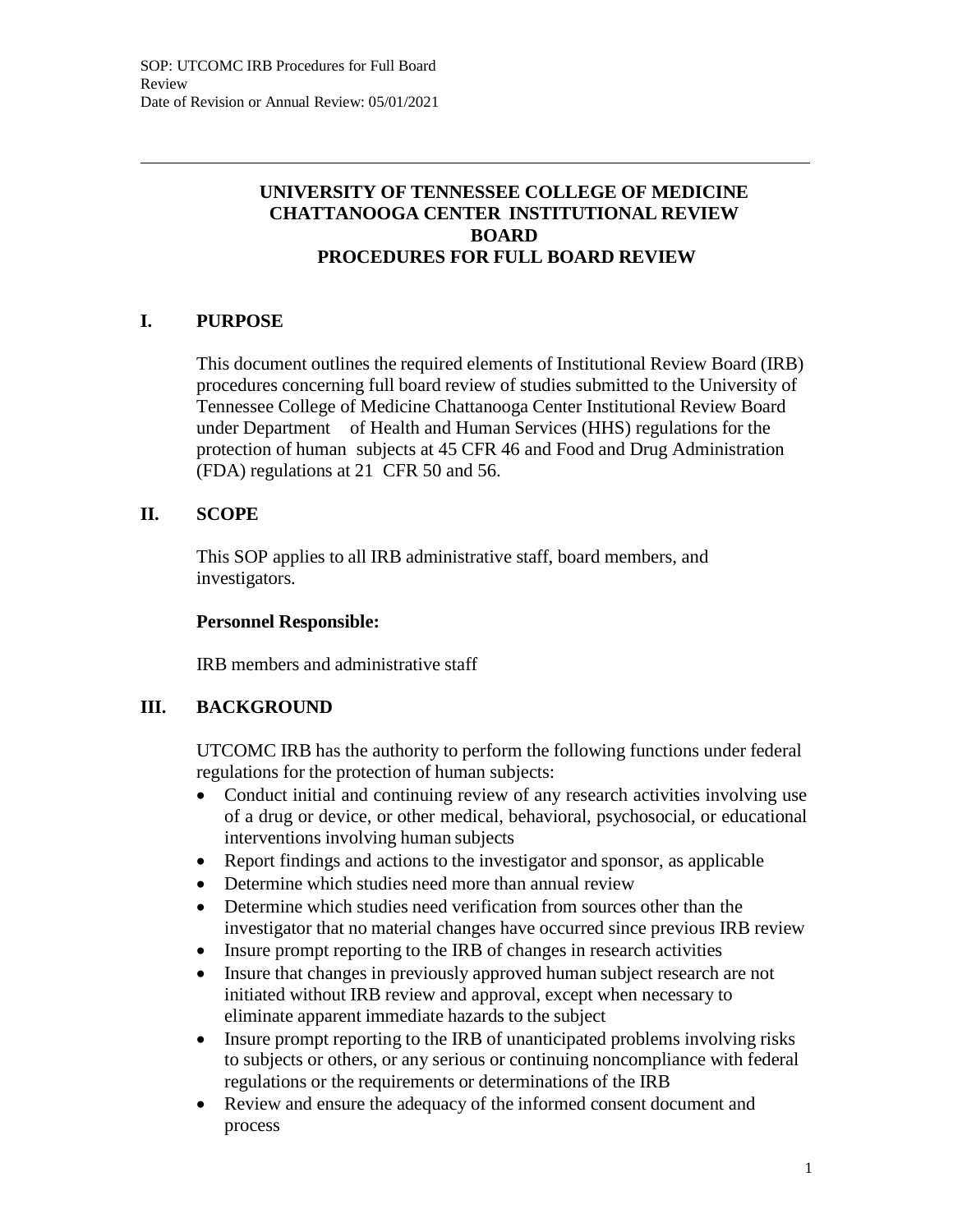- Review and approve both HIPAA authorization language incorporated into the informed consent document and requests for waiver of the HIPAA authorization requirements
- Suspend or terminate the research or revoke approval of any study under its review.

Review of research occurs at convened meetings at which a majority of the voting members of the section are present, including at least one member whose concerns are non-scientific.

Approval by UTCOMC IRB does not constitute permission from the host institution to initiate research studies.

#### **In Accordance With:**

**For studies approved under the revised Common Rule:** 45 CFR 46.108(a)(3) and (4); 45 CFR 46.111;

**For studies approved under the Pre-2018 Common Rule:** 45 CFR 46.103(b)(4) and (5)

**For FDA-regulated studies:** 21 CFR 50, 56

OHRP Guidance on Written IRB Procedures located at https:/[/www.hhs.gov/ohrp/regulations-and-policy/guidance/institutional](http://www.hhs.gov/ohrp/regulations-and-policy/guidance/institutional-)issues/institutional-review-board-written-procedures/index.html

*Compliance with this policy also requires compliance with state or local laws or regulations that provide additional protections for human subjects.*

## **IV. PROCEDURES**

#### 1. **Submissions to UTCOMC IRB**:

- a. Submissions to the UTCOMC IRB will be transmitted electronically via IRBNet.
- b. An IRB Chair, IRB Administrator or designee will determine whether submissions qualify for full board review, expedited review, or exempt status. Full board review will be required for all studies that involve more than minimal risk or do not otherwise qualify for expedited review or exempt status.
- c. For new studies requiring full board review, the principal investigator will submit to the UTCOMC IRB the following documents 21 days prior to the scheduled IRB meeting: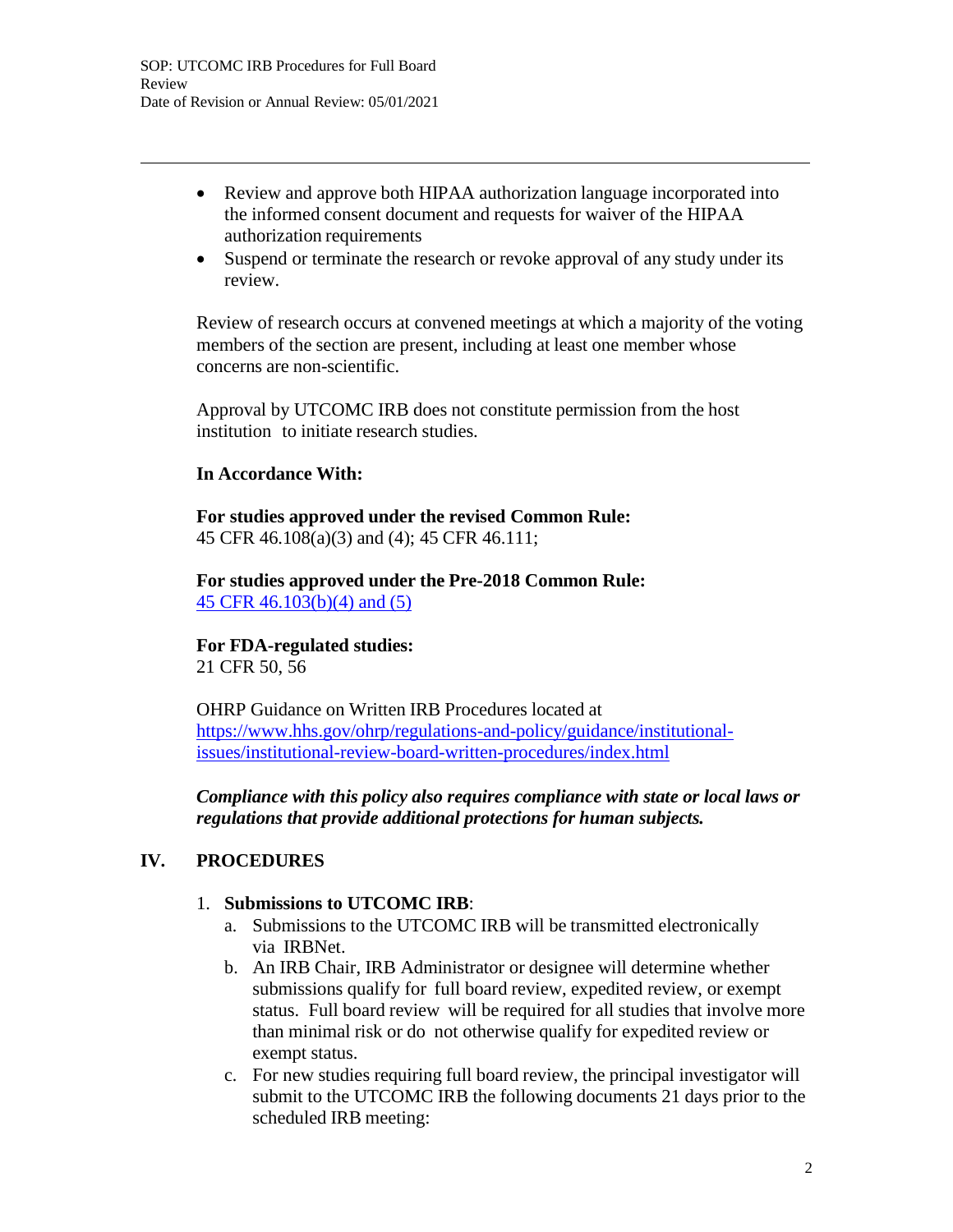- i. Smart Form Initial application prepared according to the IRB instructions, including all required signatures,
- ii. Study protocol (if applicable) including amendments,
- iii. Informed consent document(s) prepared according to UTCOMC IRB informed consent template,
- iv. Grant application (if applicable),
- v. Subject surveys or questionnaires (if applicable),
- vi. Copy of all proposed advertisement(s) / recruitment materials,
- vii. Investigator's Drug Brochure and/or Package Insert(s) (if applicable),
- viii. For HHS-supported multicenter clinical trials, the complete HHSapproved protocol, and
	- ix. For HHS-supported multicenter clinical trials, the HHS-approved sample informed consent document.
- d. For renewals of previously approved studies requiring full board review, see SOP: UTCOMC IRB Continuing Review
- e. For revisions of previously approved studies requiring full board review, see SOP: UTCOMC IRB Revisions in Approved Studies.

### 2. **Document Distribution**:

All materials are placed on the agenda and available to all IRB members on the IRBNet website prior to the IRB meeting. Preparation of the agenda is the responsibility of the IRB Administrator.

#### 3. **Review Process**:

- a. Full Board review will be required of all new studies that involve more than minimal risk to human subjects or do not otherwise qualify for expedited or exempt review, as well as all continuations and revisions that do not qualify for expedited review.
- b. Reviewers will be assigned as appropriate to the subject matter of the application. For all new studies requiring full board review, a primary and secondary reviewer will be assigned.
- c. All applications for full board review are usually due in the IRBNet system 21 days prior to the meeting at which they will be reviewed.
- d. Applications and all supporting documents are distributed to reviewers after an initial review is conducted by the assigned IRB analyst, 19 days prior to the meeting of the full Board.
- e. Reviewers must complete their review no more than 13 days prior to the Board meeting using the reviewer form available in the IRBNet system.
- f. The assigned IRB analyst collates the comments of the reviewers and administrative staff and sends them to the investigator, study contact(s),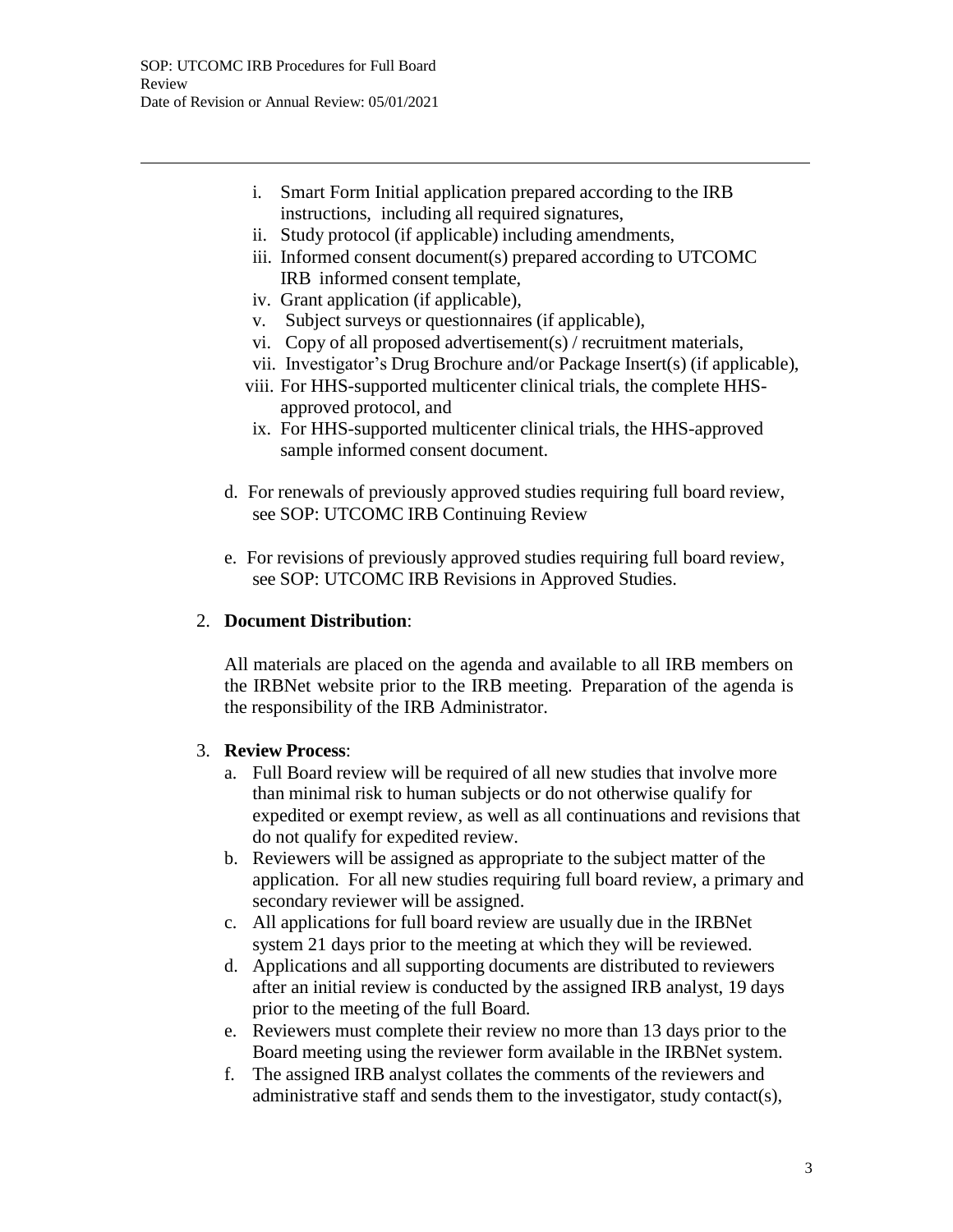and Research Administrative Specialist (RAS) (if appropriate) via IRBNet as pre-review recommendations prior to the meeting.

- g. The principal investigator must respond to questions and recommendations using the PI Response Form the Friday or Monday prior to the meeting, if possible.
- h. The application is finalized on the agenda and is available to all board members, along with the PI Response Form and all supporting documentation prior to the meeting.
- i. For **new applications**, a synopsis of the study is presented by the principal investigator or a co-investigator at the meeting of the full Board, and questions and comments are fielded from members of the Board. Following the departure of the investigator, the primary and secondary reviewers must present their assessment of any significant issues and make their recommendation to the IRB.
- j. For review of **continuation** applications, see SOP: UTCOMC IRB Continuing Review of Research.
- k. For **revisions** of studies requiring full board review, see SOP: UTCOMC IRB Revisions in Approved Studies.
- l. **Adverse event reports** may be reviewed by the full Board, a subcommittee of the IRB, a Chair or designee. All adverse event reports submitted as reportable will be placed on the meeting agenda, which will be finalized prior to the meeting but can be viewed by the full committee at any time prior to the meeting. Discussion of adverse event reports will occur if there are reasonable grounds for revision of the risk/benefit assessment, changes in study procedures or alteration of the informed consent disclosure.
- m. All members deliberating and voting on a protocol must be free of conflicts of interest, and any member having a conflict of interest shall disqualify himself/herself in a given review. For more information on conflicts of interest, see SOP: UTCOMC IRB Conflicts of Interest.
- n. Action items will be reviewed first to ensure that potential loss of quorum does not delay any agenda items requiring review and vote. Quorum is calculated as 50% of the members on the corresponding section's roster, plus one. For example, if there are 12 members total serving on that section of the Board, a quorum would be present if 7 members were in attendance.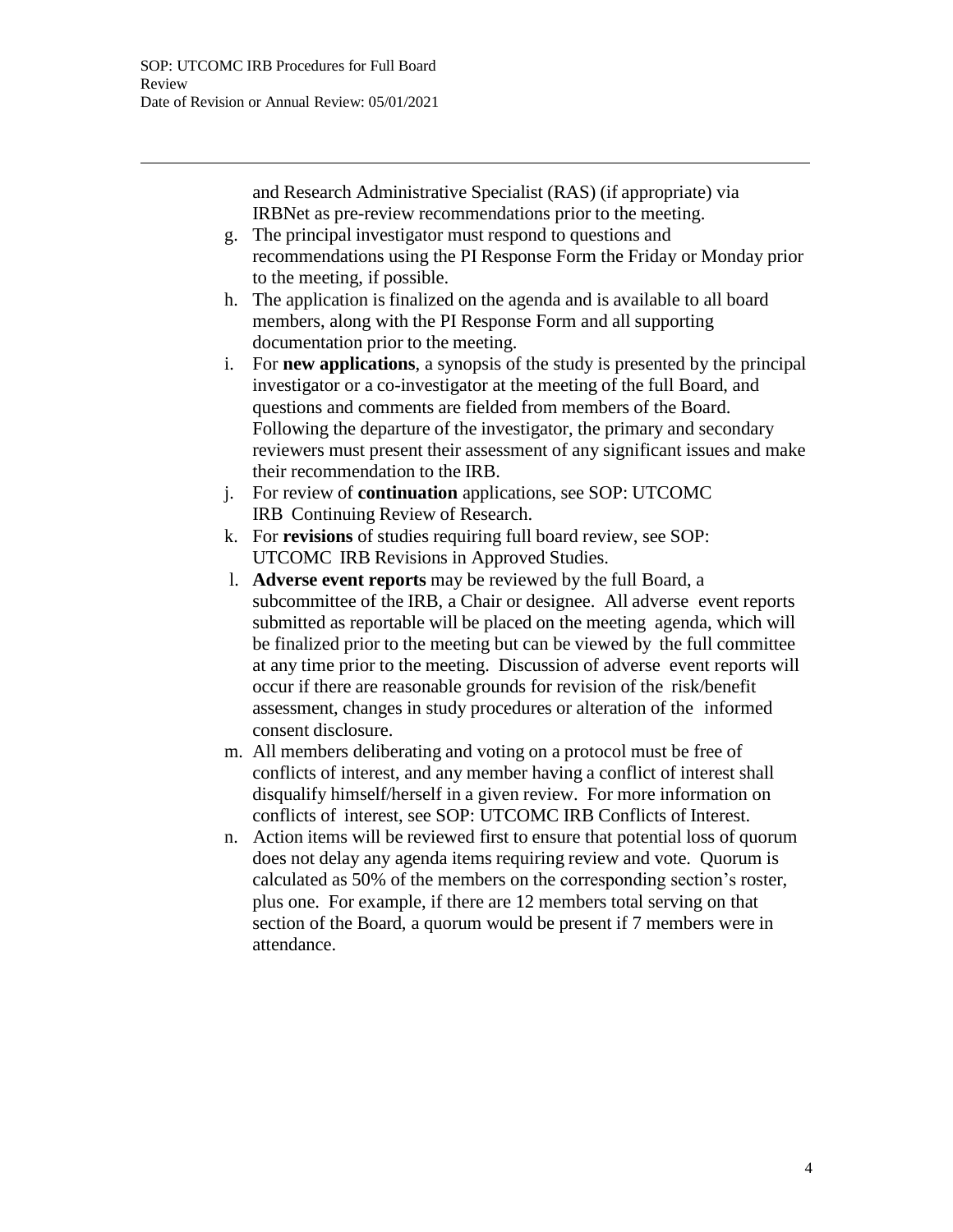- o. Review of unanticipated problems (other than adverse events) involving risks to subjects or others, or serious or continuing noncompliance will be first reviewed by a Chair or designee (upon receipt of information/report) and will be then discussed at the next full Board meeting. Any discussion/action decided upon will be documented in the minutes for that meeting and communicated to the investigator/ sponsor/FDA or other regulatory authority as required by federal regulations in writing within 48 hours.
- p. The expedited review process is an alternative to a convened meeting and may be used for those activities listed in the federal regulations as eligible for expedited review.
- q. Decisions are made independently for each research proposal submitted.
- r. The following actions, determined by majority vote of the quorum present, may be taken on any application: approval without provisos; approval pending satisfaction of administrative provisos; deferral of approval pending satisfaction of conditions requiring further review by the full board; or disapproval. Approval pending satisfaction of administrative provisos will only occur when the convened IRB stipulates specific revisions requiring simple concurrence by the investigator. An IRB Chair, or IRB Administrator or designee will review the responsive materials from the investigator required by the IRB, and determine whether the provisos stipulated by the IRB have been satisfied. Deferral of approval pending satisfaction of full board conditions will apply to applications for which the IRB requires the investigator to address substantive issues raised in the IRB deliberations. In the latter case, subsequent review and approval by the full Board is required.
- s. If a quorum fails during a meeting, then the IRB may not take further action until a quorum is restored. Loss of quorum can occur due to early departure of members, absence of a nonscientist, or loss of eligibility to vote of members with conflicts of interest.
- t. When a nonscientist member is not present, the IRB may not take further action until a nonscientist is present.
- 4. **Minutes** will be completed for each meeting. The minutes will include the following items:
	- a. Attendance of members at the meeting;
	- b. Pre-review recommendations for changes in applications provided to the investigator prior to the meeting;
	- c. Separate deliberations, actions and votes by the convened IRB for each protocol undergoing initial review, continuing review, or revision;
	- d. The vote on all IRB actions including the number of members voting for, against, and abstaining recorded in a manner that documents the continued existence of a quorum, with the votes recorded using the following format: